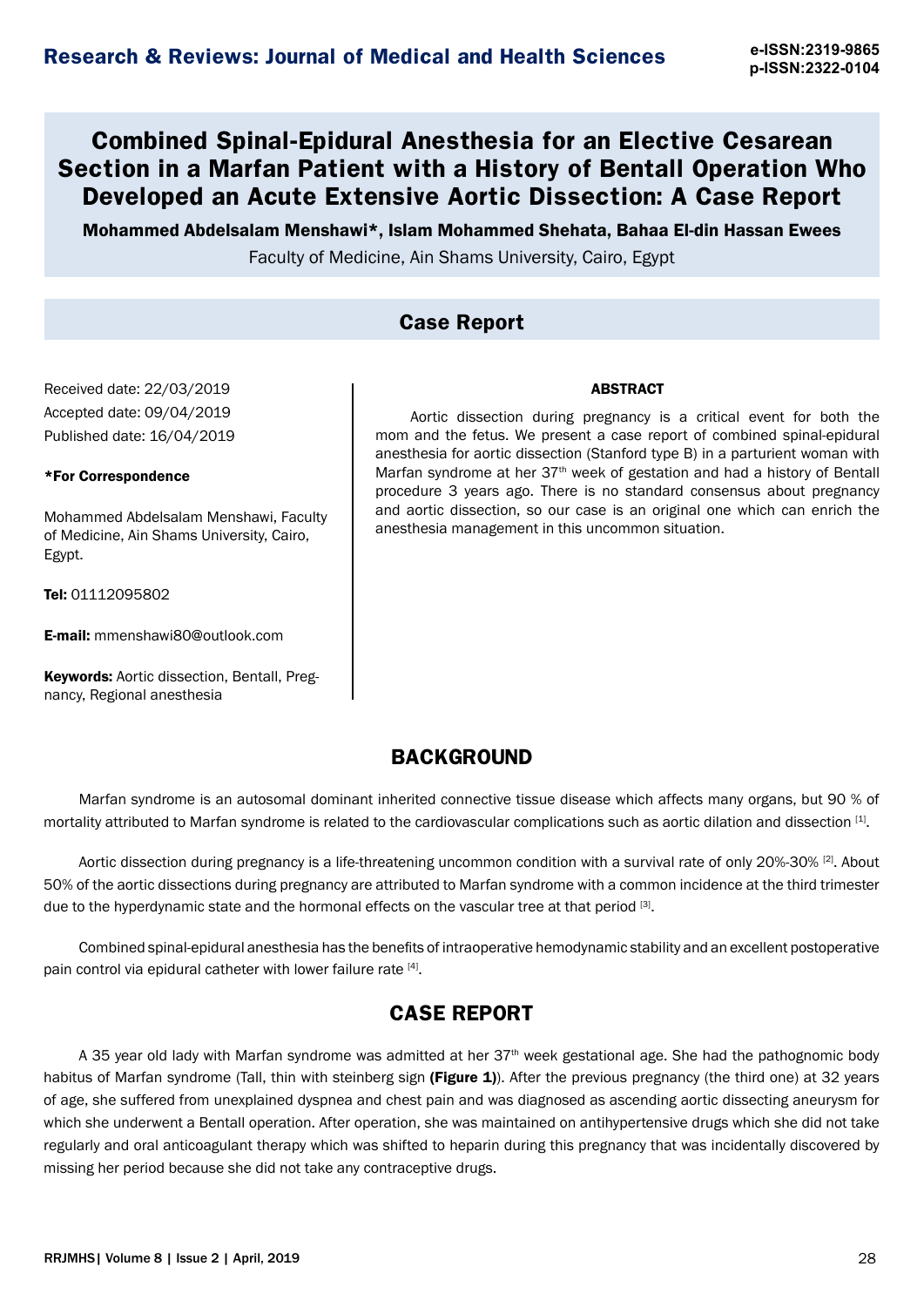

Figure 1. Tall, thin with steinberg sign.

At the fourth day of the 36<sup>th</sup> week of gestation, she suffered from chest pain referred to the back, so her treating physician performed CT with contrast for chest, abdomen and pelvis which showed dissecting flap extending from the ascending aorta involving the arch, descending aorta in the chest and the abdomen till the bifurcation with false and true lumen, but the aortic branches arising from the true lumen with average perfusion for different organs (Figure 2).



Figure 2. Aortic branches arising from the true lumen.

She was transferred to our tertiary hospital where the medical consensus of Senior anesthesiologist, cardiothoracic surgeon, vascular surgeon, cardiologist and obstetrician have made the decision of immediate cesarean section followed by transfer to the cardiovascular academy for management of the aortic dissection.

On admission, metallic click of the prosthetic aortic valve was auscultated with a stethoscope. Her initial vital signs and laboratory tests of complete blood count, coagulation profile, hepatic virology and kidney and liver functions were within normal. The transthoracic echocardiography showed a left ventricle ejection fraction of 60%, a well-functioning prosthetic aortic valve (Peak Gradient/Mean Gradient=44/22 mmHg), dilated left atrium and severe tricuspid regurge with right ventricular systolic pressure of 20 mmHg. Prenatal ultrasound showed single viable fetus and the obstetrician started dexamesthasone injection and heparin was stopped before the day of surgery.

The patient we referred to the operative room where an 18G intravenous cannula was inserted; electrocardiogram leads and pulse oximeter were attached for continuous monitoring and with aseptic precautions left right radial arterial cannula and right internal jugular venous central venous were placed for invasive monitoring.

The baseline vital data were heart rate: 67 beats/min, blood pressure: 110/76 mmHg and SpO<sub>2</sub> 98% on oxygen by facemask.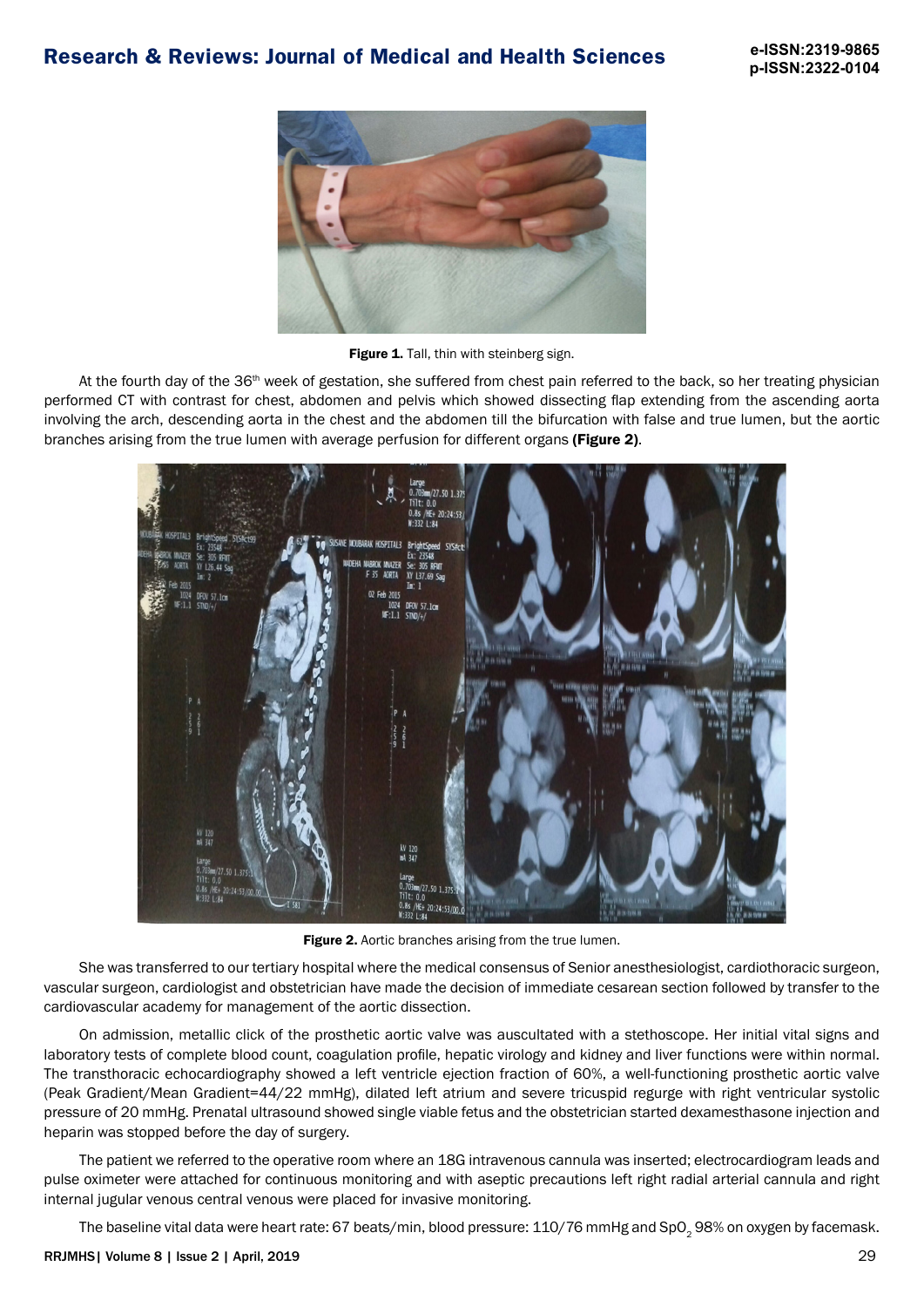# **Research & Reviews: Journal of Medical and Health Sciences e-ISSN:2319-9865**

Ampicillin/Sulbactam and gentamicin were administered for prophylaxis against bacterial endocarditis. Preloading was done with 500 ml of lactated Ringer solution then in sitting position; An 18-gauge Tuohy needle was placed at the interspace between L3-4 under aseptic conditions using a midline approach with the loss-of air resistance technique (no backflow of CSF or blood was evident) then epidural catheter was placed via the Tuohy needle and fixed at 9 cm.

Spinal anesthesia was then performed through needle technique employing a 25 G Quincke spinal needle and 2 ml of 5% hyperbaric bupivacaine (10 mg) and around 25 Mcg fentanyl (total volume 2.5 ml) was administrated. Patient was then positioned supine with a 15 degree left lateral tilt and oxygen mask was applied so that sensory block at T10 segment was achieved then we injected 6 ml of isobaric bupivacaine 0.5% (30 mg) 2 ml every 5 min at the epidural space till Sensory block up to T4 segment was achieved gradually after 15 minutes. We prepared Noradrenaline infusion to avoid the tachycardia of Ephedrine and because phenylephrine was not available at our country.

Sub umbilical midline incision was performed by the obstetrician (for good hemostasis as they explained) and a 2 kg female baby was delivered and admitted at the neonatal care unit. Uterine tonicity was augmented by oxytocin slow infusion only 20 I.U. diluted over 500 ml of normal saline (we avoided using the Methergine because of its side effects as hypertension which may increase the shearing forces at the weak point of the aortic tree). Tubal ligation was performed after informed consent and the duration of the surgery was 60 min.

Oxygen saturation was maintained intraoperative between 97%-99%, heart rate between 70-80/min and blood pressure was maintained between systolic (105-120 mmHg) and diastolic (55-75 mmHg) with urine output of 1 ml/kg/hrintraoperatively, so hemodynamics data were stable and we did not need to give any vasopressors.

We transferred the patient to intensive care unit with blood pressure 125/75 mmHg, heart rate 80 bpm and oxygen saturation 98%. Postoperative analgesia was continued with 8 ml per hour of 0.125% isobaric bupivacaine through epidural catheter which was titrated to maintain pain score 3-4/10. On the second post-operative day she was hemodynamically stable and was shifted to the ward without any cardiovascular complications on enoxaparin and beta blocker as antihypertensive drugs. Two days later, the patient left the hospital against the medical advice and refused to be transferred to the cardiovascular academy as was planned.

#### **DISCUSSION AND CONCLUSION**

The incidence of aortic aneurysms in patients with Marfan syndrome increased at the third trimester because of increase in cardiac output (due to the increase in both of heart rate and stroke volume) which can cause an intimal injury of the aorta [5]. Also the enlarged uterus which compresses the aorta, causing an increase in the vessel outflow resistance, so increase the risk of dissection. Adding to these factors the high blood pressure and our patient did not regularly take her medications which can aggravate the risk of dissection.

If aortic dissection developed before 30 weeks of gestation, so an immediate aortic repair surgery is recommended. However, if it developed after 30 weeks of gestation, cesarean section has to be performed cautiously just before heart surgery [6]. So that in our case, where aortic dissection occurred at the 37<sup>th</sup> week of gestation dissection, cesarean section was recommended and here was the dilemma, regional or general anesthesia? We preferred the combined spinal epidural anesthesia (CSEA) for many advantages of it and for many disadvantages of general anesthesia in this difficult case.

As regard the CSEA, has been used effectively to provide anesthesia for cesarean section with a lower failure rate with better intraoperative patient satisfaction and postoperative excellent analgesia which of most important in our case because the stress response of the postoperative pain that may increase the aortic dissection [7].

The spinal component provides a fast onset of a solid block and the placed epidural catheter provides steady continuous analgesia as happened in our case <sup>[8]</sup>. We inject only 2.5 ml intrathecally (not too much volume at this tall patient) and augment the level by another injection through the epidural catheter while waiting to block the surgical level required for cesarean section and this avoid the rapid decrease in systemic vascular resistance, reflex tachycardia and the higher need for vasopressors associated with single shot spinal technique as solo technique which can be hazardous for the aortic dissection. Moreover, many cases of failed single shot spinal anesthesia in Marfan patients were reported maybe due to dural ectasia which is a ballooning of the dural sac with greater cerebrospinal fluid volume than normal in the lumbar theca and accused to restrict the extension of intrathecally injected local anesthetic [9].

As regard the general anesthesia, the stress response associated during tracheal intubation may increase the aortic dissection, especially that both pregnancy and Marfan syndrome (high arched palate with crowded teeth may make visualization of the larynx difficult) are factors of difficult intubation [10]. Moreover, the adverse effects of positive-pressure ventilation especially at marfan patients with increased risk of pneumothorax and the increasing the risk of aspiration of gastric contents due to delayed gastric emptying associating pregnancy.

In our case report, we reported a successful combined spinal epidural anesthesia without any cardiovascular nor neurologic